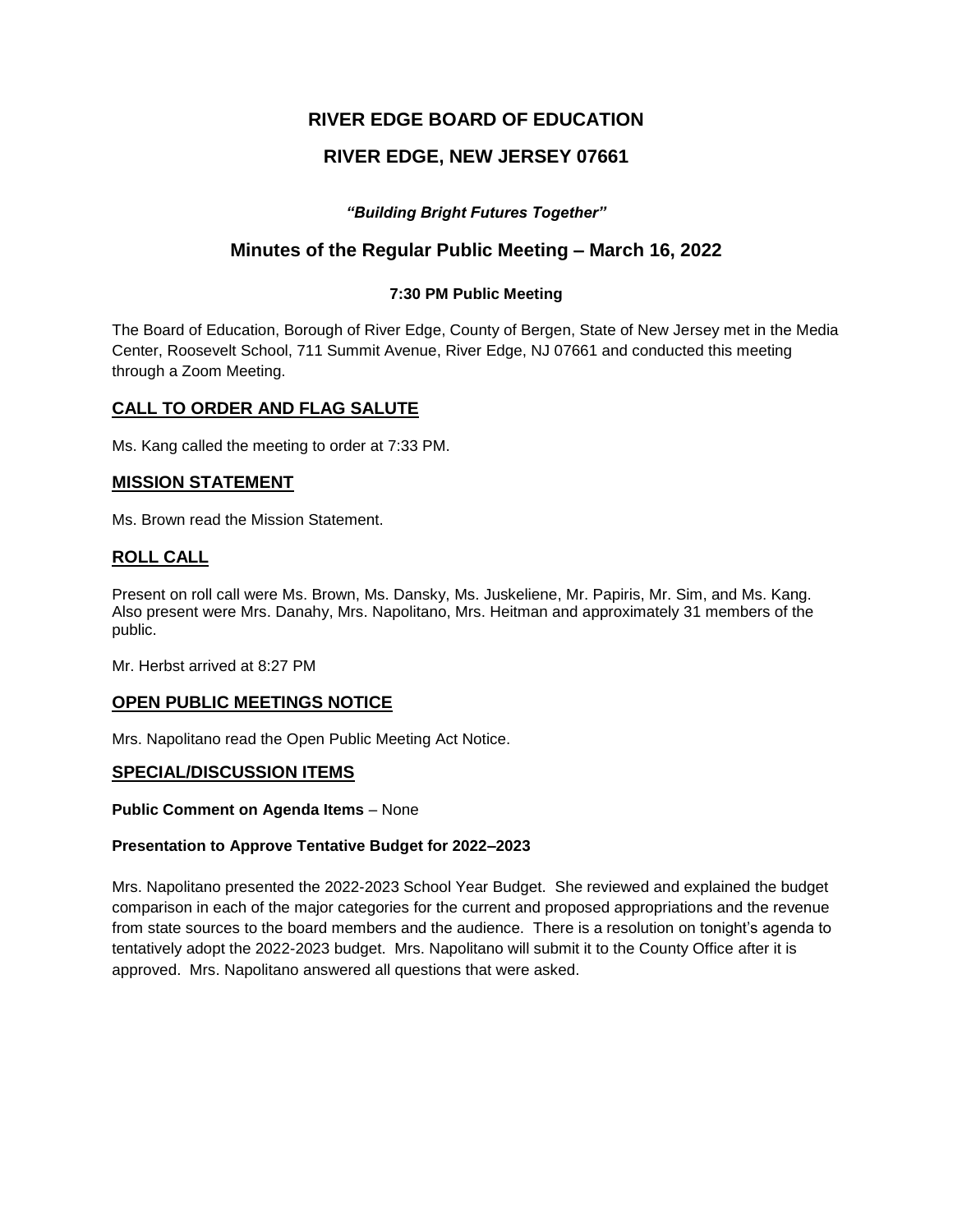## **SUPERINTENDENT**

Mrs. Danahy reported on the following:

- Mrs. Danahy publicly recognized the presentation the board gave at the Civics' Conference at Montclair State University. The district was asked to present our Sixth Grade Student Board Meeting. Ms. Dansky and Mr. Herbst presented with a former student that was in a Sixth Grade Student Board Meeting years ago. Ms. Moran and Mr. James also attended and went to some curricula presentations.
- Mrs. Danahy spoke about the River Edge Education Foundation (REEF). She has been spreading the word about REEF. The foundation has been struggling for many years. She is hoping that there is some interest in some one or some group to take it over. She will be happy to help shape a vision for it. A discussion took place among the board members regarding REEF.
- Mrs. Danahy met with the River Edge Stigma Free Group and Ms. Faustini. They spoke about all of the work they are doing. It was nice to learn about their mission, their vision, and the things they are doing. They also spoke about things they can do in the schools to support the Stigma Free Movement and Mental Health Awareness in May.
- Mrs. Danahy thanked Ms. Hafers for the Family Math Night that took place last night at Roosevelt School. Cherry Hill School will have theirs on March 23<sup>rd</sup>. It was a wonderful evening with a great turnout. Ms. Hafers' students planned, managed, and led the evening. It was a successful night.
- $\bullet$  Ms. Hafers will bring her Odyssey of the Mind teams to the April 27<sup>th</sup> board meeting to present the projects they competed in and placed in.
- Mrs. Danahy had the honor of judging the Roosevelt School Shark Tank. She will be a judge for the Cherry Hill School Shark Tank later this month. The ideas were creative and the presentations and learning was so exciting. We will have the winner of the Roosevelt School and Cherry Hill School Shark Tanks compete head to head at a future board meeting.
- We currently have 54 students enrolled for kindergarten at Roosevelt School and 60 students currently enrolled for kindergarten at Cherry Hill School for the 2022-2023 school year. The board members will have to make some decisions at some point regarding how many students they want to cap in kindergarten, where we send the rest, and/or open up another classroom?
- The board needs to finalize a date for the Sixth Grade Student Board Meeting. The board members discussed and decided to tentatively hold it at the May 18<sup>th</sup> meeting.
- Mrs. Danahy apologized and stated she misspoke on one of the Harassment, Intimidation and Bullying (HIB) reports that she reported on at the March  $2^{nd}$  board meeting. She asked the board to pull the minutes from that board meeting. Mrs. Danahy reread all three of the reports: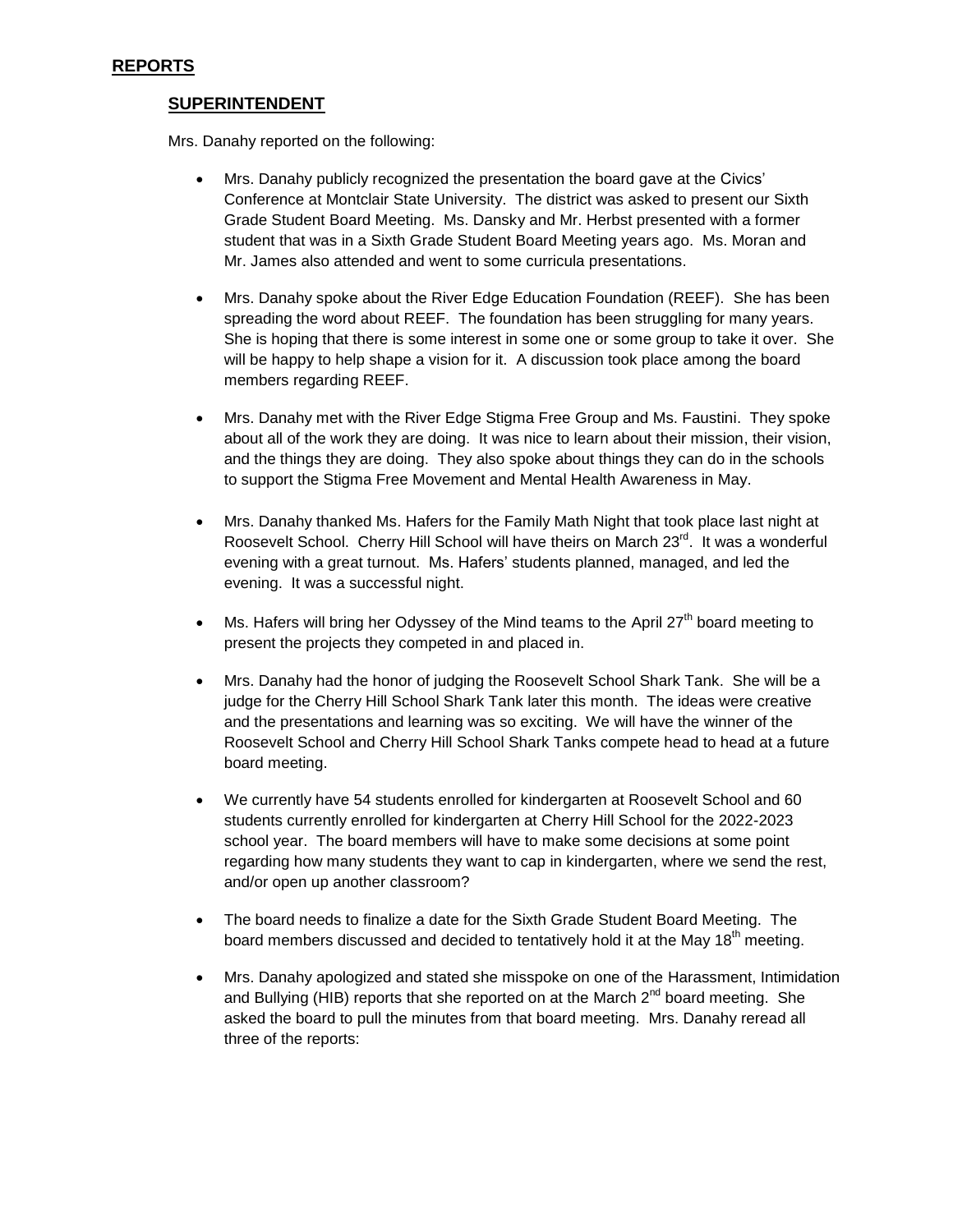The first involved a fifth grade student at Roosevelt School who was using a racial slur towards another fifth grade student. The incident was investigated and it was found to be a violation of the District's HIB Policy. Consequences were given according to the Code of Conduct and the students are receiving support from the Pupil Assistance Counselor. Class lessons on equity, diversity and inclusion are taking place and lessons on what an inclusive school environment looks like are also being taught and discussed.

The second incident involved a fifth grade student at Roosevelt School making insensitive remarks to another fifth grade student. The incident was investigated and it was found to be a violation of the District's HIB Policy. Consequences were given according to the Code of Conduct and the Pupil Assistance Counselor has conducted class lessons on citizenship and diversity.

The third incident involved a sixth grade student at Roosevelt School sixth having a verbal exchange with another sixth grade student. The remarks were insensitive but the incident was investigated and found not to be HIB related. The student will receive SEL support during school with the Pupil Assistance Counselor.

## **PRINCIPAL**

Mrs. Heitman reported on the following:

- Mrs. Heitman congratulated the student who spoke at the Civics' Conference. She stated he did a wonderful job.
- The district had an author visit, Sarah Weeks, who came to both schools on March  $14<sup>th</sup>$ and March 15<sup>th</sup>. This is an Enrichment Program given to us by the PTO. Mrs. Heitman thanked both PTO's for this visit.
- The first week of March was Read across America. Students dressed up reflecting the theme of the book their teachers read in their class. The students had so much fun doing this.
- Mrs. Heitman is super excited for the visit with the Penguins that are coming to our school on March  $29<sup>th</sup>$  and March  $30<sup>th</sup>$ . The penguins will come from the Jenkinson Aquarium.
- Mrs. Heitman attended a PTO Meeting and a Sixth Grade Parent Committee Meeting last week. They discussed upcoming events for our sixth grade students.
- The River Dell Middle School Counselors are coming to Cherry Hill School tomorrow to visit with our sixth graders. They previously went to Roosevelt School for a visit.
- We are working on a date for the River Dell High School Marching Band to come show our sixth graders a demonstration of the band since the Middle School students are eligible for this activity.
- Parent-teacher Conferences will be held on March 29<sup>th</sup> and March 31<sup>st</sup>. Information was sent out on Monday. Conferences will be held in person unless a zoom meeting is requested.
- Cherry Hill School Family Math Night will be held on Wednesday, March 23<sup>rd</sup>. Pi Day will be celebrated on Monday, March  $14<sup>th</sup>$ . There was a Pi completion today and every day in March we had a math fun fact provided by the CREATE students in both schools.
- We are working on scheduling our infrastructure trial for the spring NJLA Assessments.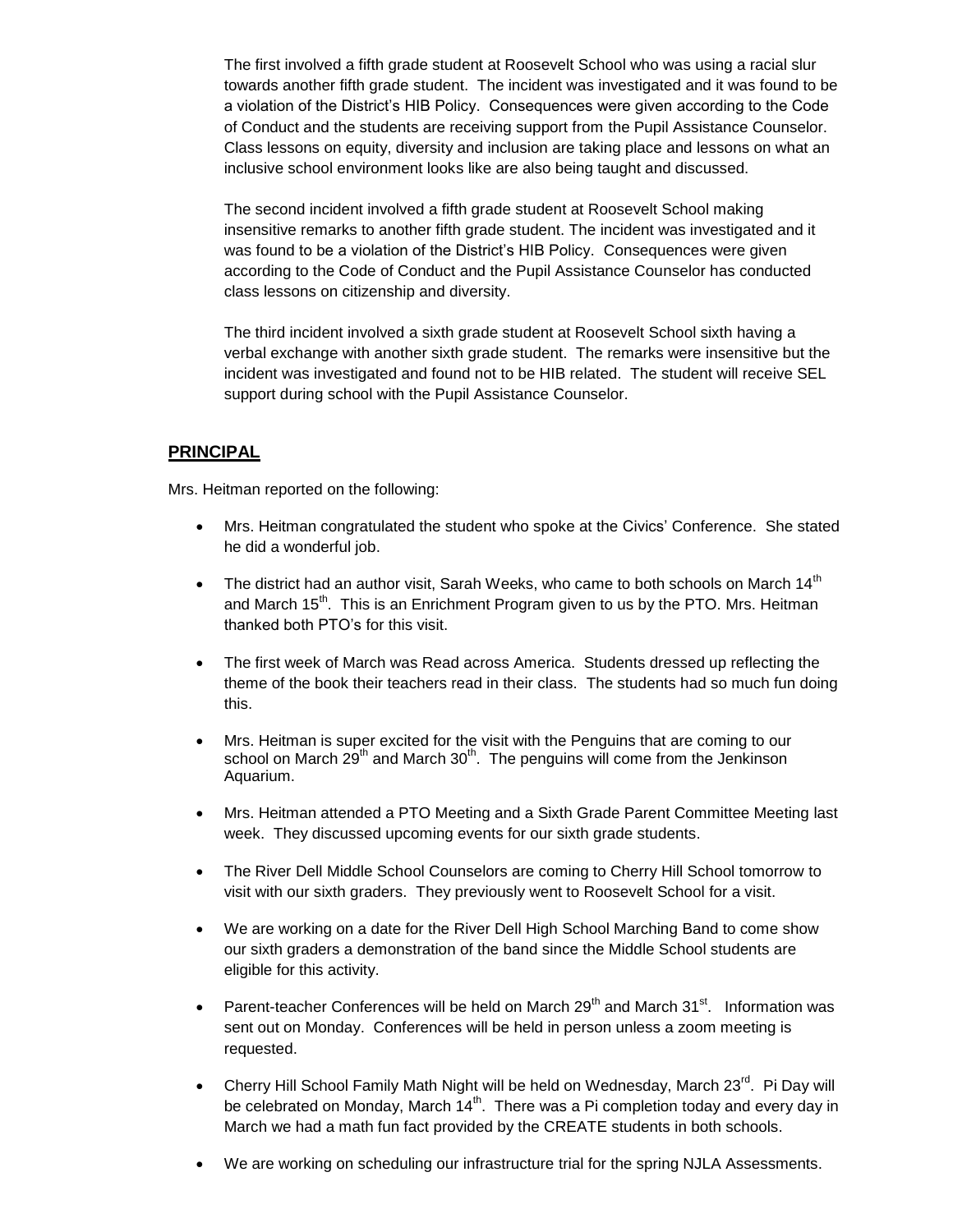# **BOARD SECRETARY**

Mrs. Napolitano reported on the following:

- The tax levy is proposed at 2% which is a tax impact of an additional 3 cents per average assessed home from last year.
- There was a grant available for a 2022 funding of Capital and Maintenance Reserve for emergent projects. We applied for it and received the monies of \$27,450. We are using it towards the Boiler projects.
- There is a resolution on tonight's agenda (G2) to approve the Region V lease for a one year lease extension.

# **PRESIDENT**

Ms. Kang reported on the following:

- Ms. Kang stated there is a virtual Bergen County School Board Association Meeting on Leadership on Tuesday, March 29<sup>th</sup>. She encouraged all to attend.
- There is virtual training on Monday, March  $21<sup>st</sup>$  for any board members that need to complete their mandated training.
- All of the data that was requested from the Demographic Study was given. Ms. Kang stated hopefully we will have a report for the board members and the public soon.

# **COMMITTEES**

Ms. Kang stated the Personnel and Management Committee met on March 7th. They discussed the administrator's contract, vacancies, technology, website improvements, recruitments, and ongoing issues.

Ms. Kang stated the Ad Hoc Committee met on March 10<sup>th</sup>. They discussed the four policies that are on tonight's agenda for approval. They also reviewed the policies of Transportation Safety, Operation and Maintenance of Plant, and Health Examinations and Immunizations. They also spoke about a quote from Strauss Esmay Associates. A meeting is scheduled with them to discuss their services.

# **MOTIONS TO BE ACTED UPON**

# **A. ADMINISTRATION/POLICY**

**1**. That the Board of Education approve the revised Confidential Minutes of February 16, 2022.

### **Motion by: Mr. Herbst Seconded by: Mr. Papiris**

Ayes: Ms. Brown, Ms. Dansky, Mr. Herbst, Ms. Juskeliene, Mr. Papiris, Mr. Sim, Ms. Kang Nays: None

**2**. That the Board of Education postpone the minutes of March 2, 2022 until the April 6, 2022 board meeting.

### **Motion by: Mr. Papiris Seconded by: Ms. Brown**

Ayes: Ms. Brown, Ms. Dansky, Mr. Herbst, Ms. Juskeliene, Mr. Papiris, Mr. Sim, Ms. Kang Nays: None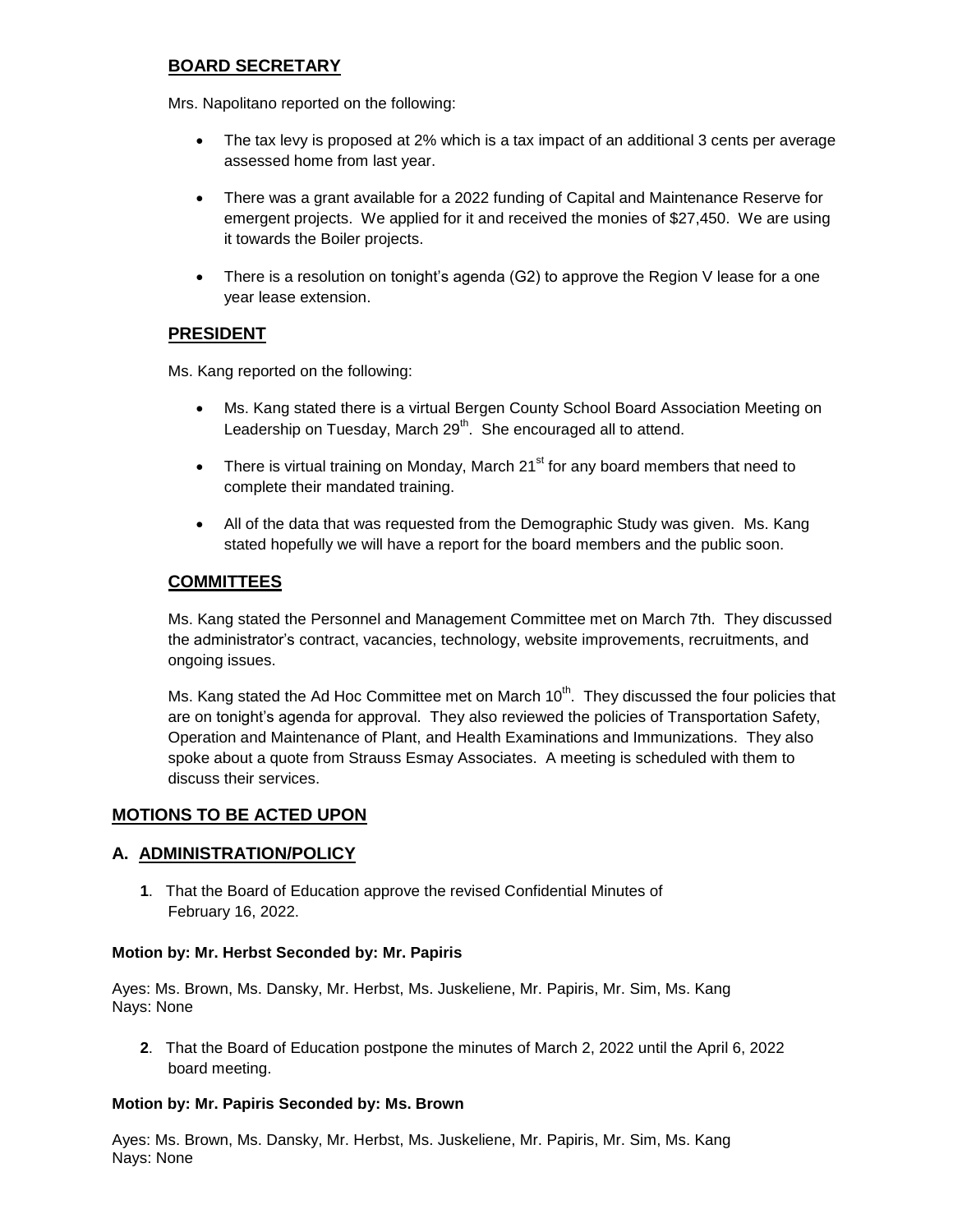**3**. That the Board of Education affirm the HIB reports as corrected previously reported at the March 2, 2022 meeting.

### **Motion by: Ms. Brown Seconded by: Ms. Juskeliene**

Ayes: Ms. Brown, Ms. Dansky, Ms. Juskeliene, Mr. Papiris, Mr. Sim, Ms. Kang Nays: None Abstained: Mr. Herbst

**4**. That the Board of Education approve the following class trip:

| <b>School</b> | Grade | <b>Destination</b>                | <b>Cost to District</b> |
|---------------|-------|-----------------------------------|-------------------------|
| Cherry Hill   |       | United States Military Academy at | \$900.00                |
|               |       | West Point – West Point, New York |                         |

### **Motion by: Ms. Juskeliene Seconded by: Ms. Dansky**

Ayes: Ms. Brown, Ms. Dansky, Mr. Herbst, Ms. Juskeliene, Mr. Papiris, Mr. Sim, Ms. Kang Nays: None

**5**. That the Board of Education approve the First Reading of the following policies:

| Policy# | Title                         |
|---------|-------------------------------|
| 5113    | <b>Attendance Policy</b>      |
| 5141.10 | <b>Face Coverings Policy</b>  |
| 6173.1  | <b>Remote Learning Policy</b> |
| 9150    | <b>Visitors Policy</b>        |

#### **Motion by: Ms. Dansky Seconded by: Mr. Sim**

Ayes: Ms. Brown, Ms. Dansky, Ms. Juskeliene, Mr. Sim, Ms. Kang Nays: None Abstained: Mr. Herbst, Mr. Papiris

#### **B**. **CURRICULUM/EDUCATION** - None

**C**. **BUILDING & GROUNDS** - None

### **D**. **FINANCE/GRANTS/GIFTS**

- **1.** That the Board of Education approves the bills & claims dated March 2022 totaling \$793,069.64 including checks #10618 through #10692. Payrolls dated February 15, 2022 and February 28, 2022, totaling \$1,293,477.59 issued therefore, a copy of such warrants list be attached as part of these minutes. (Addendum)
- **2**. That the Board of Education approve the Budget Transfers for the school year 2021 2022 as of February 28, 2022. (Addendum)
- **3**. That the River Edge Board of Education approve the Secretary's and Treasurer's Reports for the period ending February 28, 2022.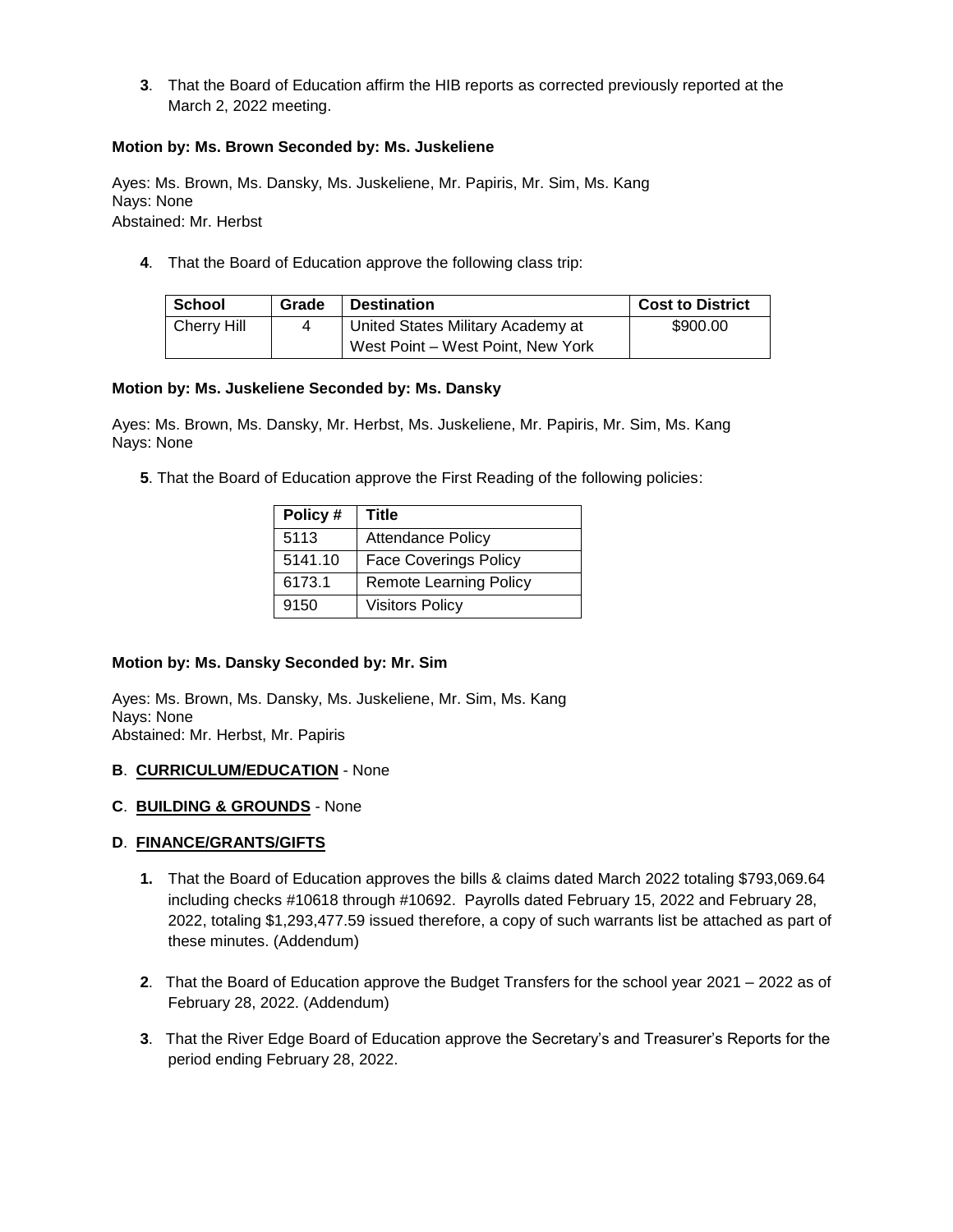Further, we certify that as of February 28, 2022 after review of the secretary's monthly financial reports (appropriations section) and upon consultation with the appropriate district officials, to the best of our knowledge no major account or fund has been over expended in violation of N.J.A.C. 6A:23-2.11 and that sufficient funds are available to meet the districts financial obligation for the remainder of the fiscal year. (Addendum)

### **Motion by: Mr. Sim Seconded by: Mr. Herbst**

Ayes: Ms. Brown, Ms. Dansky, Mr. Herbst, Ms. Juskeliene, Mr. Papiris, Mr. Sim, Ms. Kang Nays: None

**4**. That the Board of Education tentatively adopt the 2022-2023 School Year Budget for submission to the Executive County Superintendent as follows:

|                                   |       | <b>Budget</b> | Local Tax Levy |
|-----------------------------------|-------|---------------|----------------|
| <b>Total General Fund</b>         |       | \$22,548,270  | \$16,679,059   |
| <b>Total Special Revenue Fund</b> |       | \$1.246.942   | N/A            |
| <b>Total Debt Service</b>         |       | \$1,389,600   | \$1,125,141    |
|                                   | Total | \$25,184,812  |                |

**Be it Further Resolved,** that the budget is approved to include use of Banked Cap In the amount of \$171,808. The banked cap is to help support the addition of the reading specialist and additional salary for full time physical education and W.I.N. summer academic teachers' salaries and benefits and supplies and materials for the Wellness Center.

**Be It Further Resolved,** that the Board of Education requests the approval of a Capital Reserve Withdrawal in the amount of \$1,267,500. The District intends to utilize \$1,267,500 for new boilers at Cherry Hill School and Roosevelt School.

### **Motion by: Mr. Herbst Seconded by: Mr. Papiris**

Ayes: Ms. Brown, Ms. Dansky, Ms. Juskeliene, Mr. Papiris, Mr. Sim, Ms. Kang Nays: None Abstained: Mr. Herbst

**5**. **WHEREAS**, River Edge School District Policy and NJAC 6A:23B-1.2 (b) provides that the Board of Education shall establish in the annual school budget a maximum expenditure amount that may be allotted for such travel and expense reimbursement for 2022-2023 school year.

**NOW, THEREFORE BE IT RESOLVED** that the River Edge Board of Education hereby establishes the school district travel maximum for the 2022-2023 school year at an amount not to exceed \$35,000.

### **Motion by: Mr. Papiris Seconded by: Ms. Brown**

Ayes: Ms. Brown, Ms. Dansky, Mr. Herbst, Ms. Juskeliene, Mr. Papiris, Mr. Sim, Ms. Kang Nays: None

### **E**. **PERSONNEL**

**1**. That the Board of Education, accept with regret, the retirement of Marlene Rhodes, Occupational Therapist, effective July 1, 2022. (Addendum)

#### **Motion by: Ms. Brown Seconded by: Ms. Juskeliene**

Ayes: Ms. Brown, Ms. Dansky, Mr. Herbst, Ms. Juskeliene, Mr. Papiris, Mr. Sim, Ms. Kang Nays: None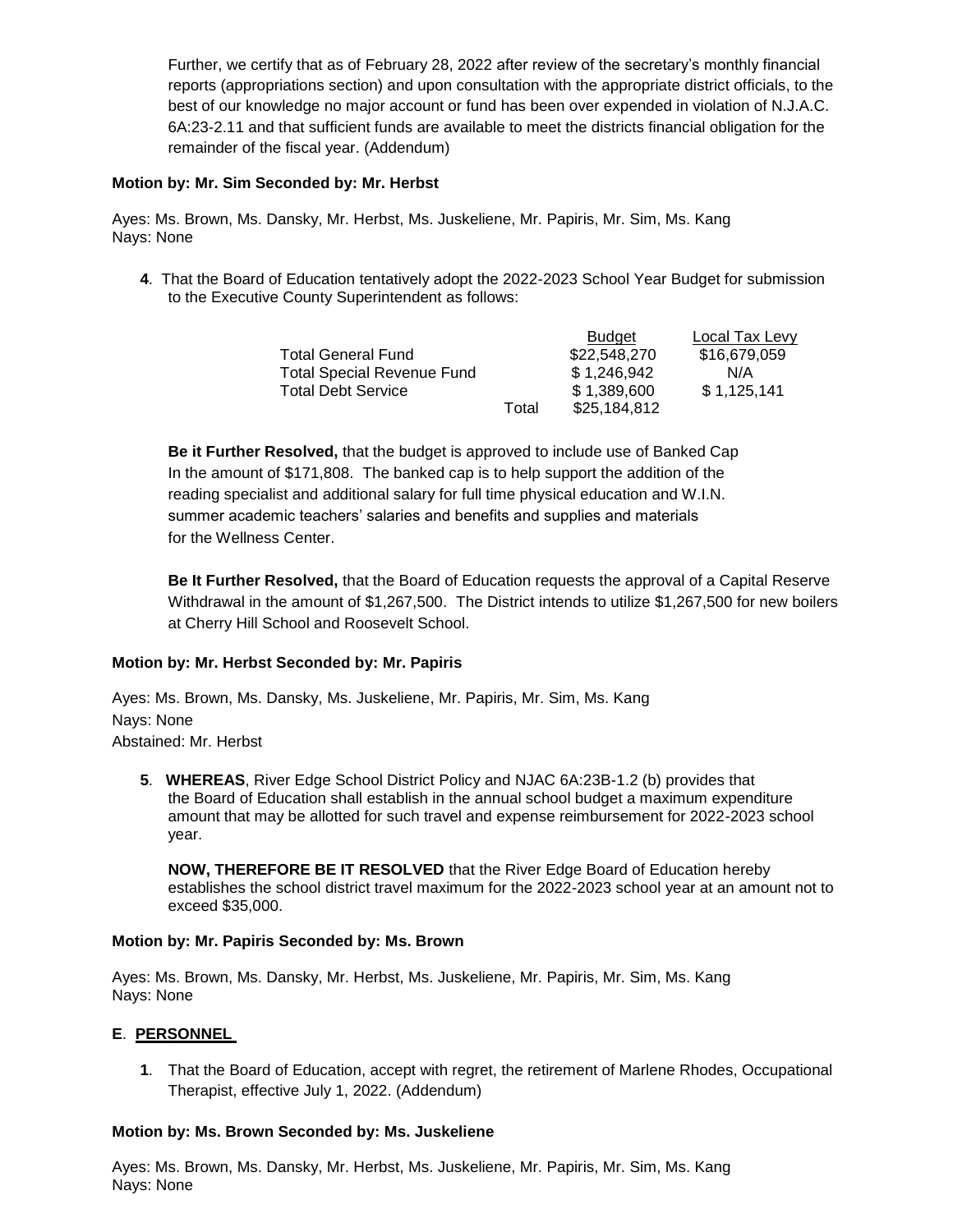**2**. That the Board of Education, accept with regret, the retirement of Mark Jentz, Custodian, effective July 1, 2022. (Addendum)

### **Motion by: Ms. Juskeliene Seconded by: Ms. Dansky**

Ayes: Ms. Brown, Ms. Dansky, Mr. Herbst, Ms. Juskeliene, Mr. Papiris, Mr. Sim, Ms. Kang Nays: None

**3**. That the Board of Education, accept with regret, the resignation of Katherine Corcoran, District Data Coordinator, effective April 1, 2022. (Addendum)

### **Motion by: Ms. Dansky Seconded by: Mr. Sim**

Ayes: Ms. Brown, Ms. Dansky, Mr. Herbst, Ms. Juskeliene, Mr. Papiris, Mr. Sim, Ms. Kang Nays: None

**4**. That the Board of Education post-approve the following teachers for Cycle III (SEL) of the Post Dismissal Instructional Academy for the 2021 – 2022 School Year, as per contract:

**Cherry Hill School Roosevelt School**

Steven Luca Abby Burns-Paterson Jason Funabashi Megan Lubin

**5**. That the Board of Education, with the recommendation of the Superintendent, approve Professional day requests for the following staff members to attend Workshops/ Conferences as noted and in accordance with appropriate statute: (Addendum)

| <b>Name/Position</b>       | <b>Workshop/Conference</b>               | Date(s)  | <b>Cost to District</b><br><b>Excluding</b><br><b>Mileage at State</b><br>Rate |
|----------------------------|------------------------------------------|----------|--------------------------------------------------------------------------------|
| Eric James                 | Educator's Exchange Career Fair at       | 4/7/2022 | \$100.00                                                                       |
| <b>Assistant Principal</b> | Montclair State University               |          |                                                                                |
| Carrie Bryer               | Progress Monitoring for Orton Gillingham | 4/2/2022 | \$75.00                                                                        |
| <b>Resource Teacher</b>    | Instruction (Virtual)                    |          |                                                                                |

- **6**. That the Board of Education, with the recommendation of the Superintendent, approve Melissa Reichert, Part Time Instructional Aide, for 25 hours per week, beginning on or about March 21, 2022 through June 30, 2022. (Addendum)
- **7**. That the Board of Education with the recommendation of the Superintendent approve Lisa Zebroski as a Substitute Teacher for the 2021-2022 school year.

#### **Motion by: Mr. Sim Seconded by: Mr. Herbst**

Ayes: Ms. Brown, Ms. Dansky, Mr. Herbst, Ms. Juskeliene, Mr. Papiris, Mr. Sim, Ms. Kang Nays: None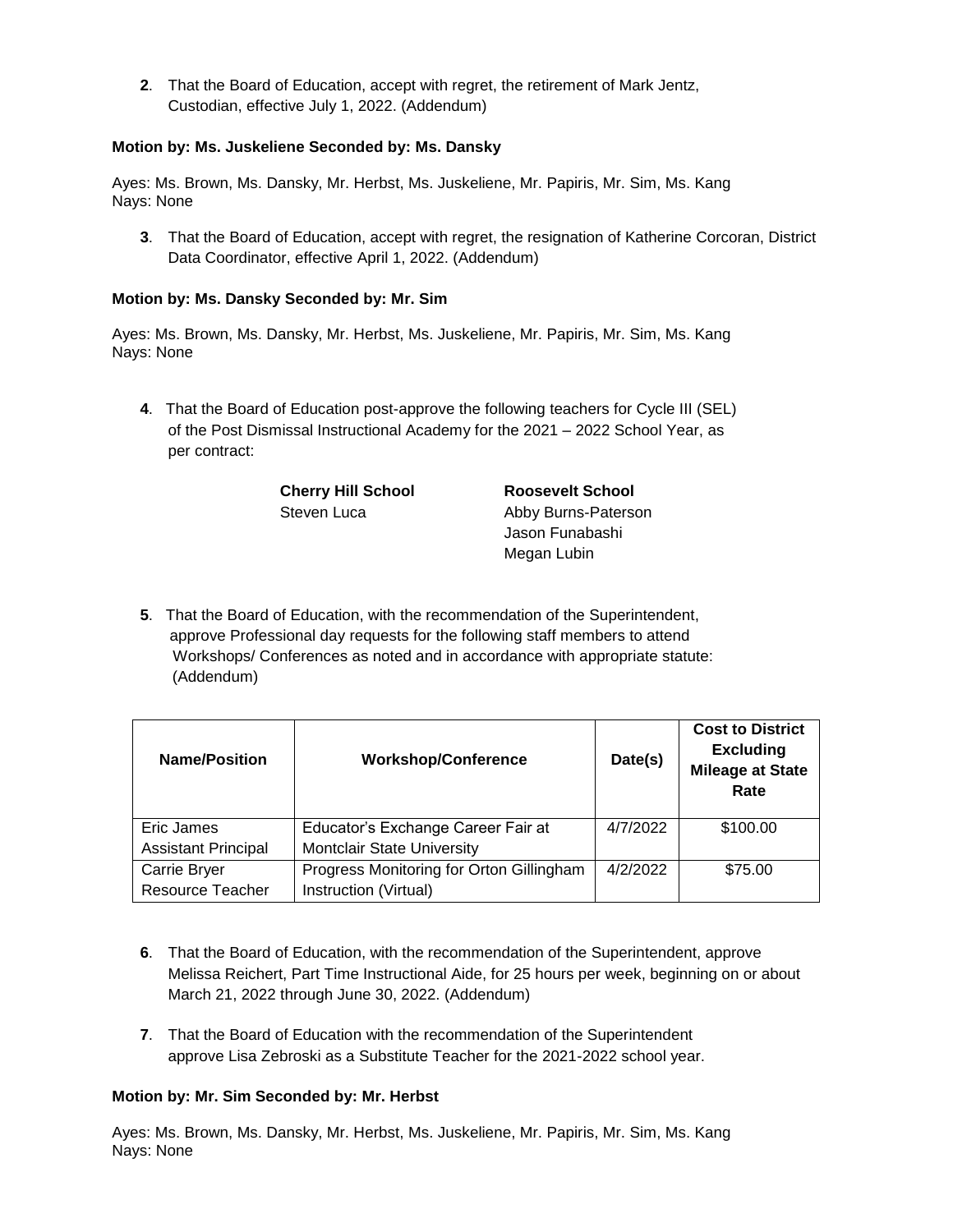### **F**. **RIVER EDGE SPECIAL EDUCATION - None**

### **G**. **REGION V ADMINISTRATION & TRANSPORTATION**

- **1**. That the Board of Education approve the bills and claims dated March 2022 totaling \$955,881.95 including checks #60568 through #60676.
- **2** That the Board of Education approve the lease extension from August 1, 2022 to July 31, 2023 between Kamack Realty Corporation, as landlord, and Board of Education of the Borough of River Edge as Lead Agency for Bergen County Region V Council for Special Education as tenant. (Addendum)
- **3**. WHEREAS, the River Edge Board of Education (the "Board") is the lead education agency ("LEA") for the Bergen County Region V Council for Special Education ("Region V"); and

 WHEREAS, Region V provides shared services for its member districts, non-member districts such as professional development as requested by member and non-member districts;

BE IT RESOLVED, that the Board, upon recommendation of the Superintendent, approves Region V to offer entry level school bus driver training in compliance with the Federal Motor Carrier Safety Administration regulations. The course is 50 hours in length at a cost of \$2500 for District members and \$2700 for non-District members (course must have five participants to run). The course outline includes: preparation for the knowledge test, application for commercial learner's permit, theory instruction, behind-the-wheel range and behind-the-wheel road. (Addendum)

**4**. That the Board of Education rescind the following Addendum Contracts for the 2021-2022 school year.

| Route | Transporter           | Per Diem  |
|-------|-----------------------|-----------|
| 1819  | Valley Transportation | \$1015.31 |

**5**. That the Board of Education post approve the following Addendum Contracts for the 2021-2022 school year.

| Route | Transporter           | <b>Total Per Diem</b> |  |
|-------|-----------------------|-----------------------|--|
| 1819  | Valley Transportation | \$540.31              |  |

**6**. That the Board of Education post approve the following Quote Contracts for the 2021-2022 school year.

| Route | <b>Transporter</b>     | <b>Per Diem</b> | <b>Per Diem Aide</b><br>(if applicable) |
|-------|------------------------|-----------------|-----------------------------------------|
| Q041  | We Care Transportation | \$293.00        | \$52.00                                 |
| Q042  | We Care Transportation | \$300.00        | \$68.00                                 |